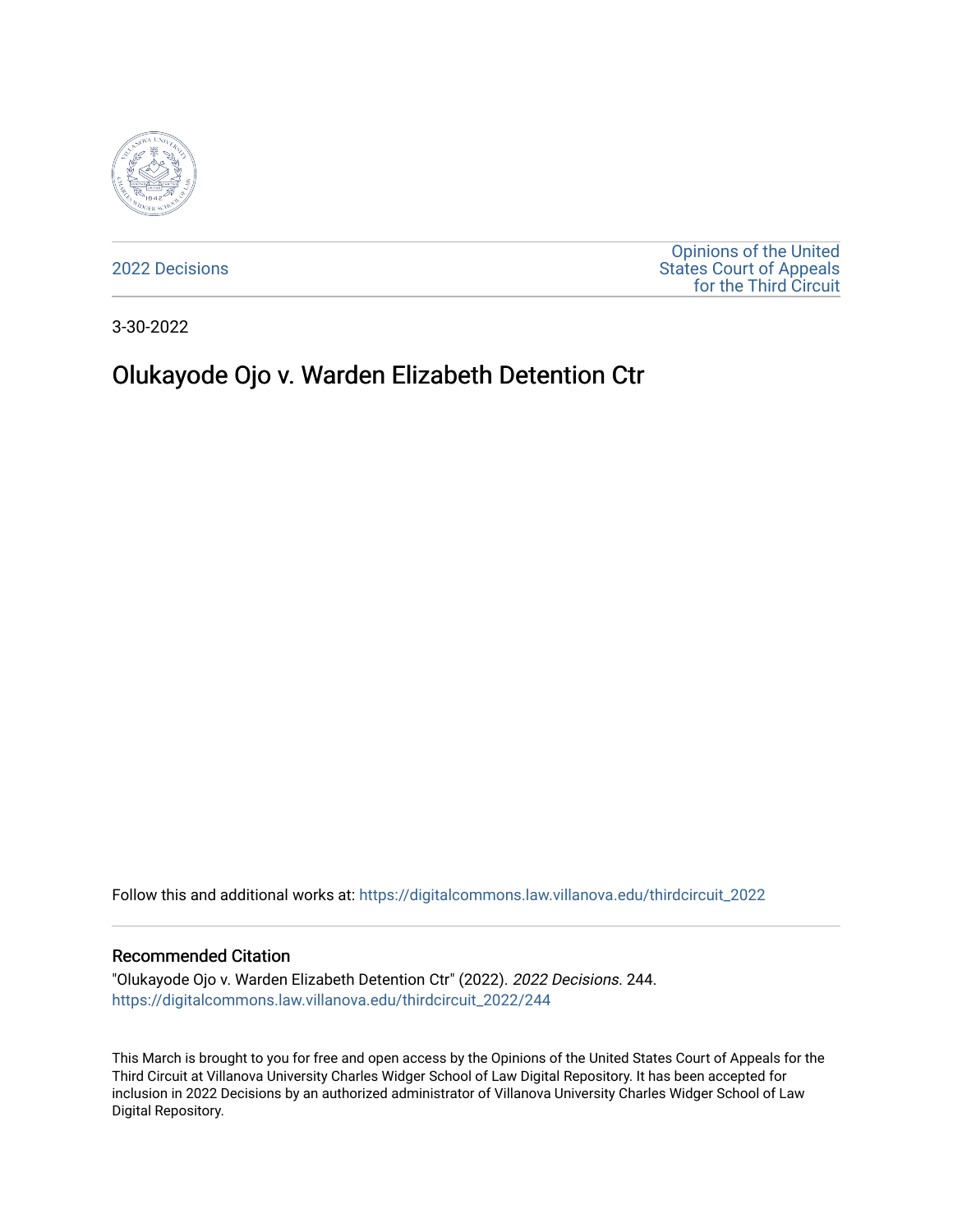#### **NOT PRECEDENTIAL**

#### UNITED STATES COURT OF APPEALS FOR THE THIRD CIRCUIT

\_\_\_\_\_\_\_\_\_\_\_

No. 20-1816 \_\_\_\_\_\_\_\_\_\_

## OLUKAYODE DAVID OJO, Appellant

v.

## WARDEN ELIZABETH DETENTION CENTER \_\_\_\_\_\_\_\_\_\_\_\_\_\_\_\_\_\_\_\_\_\_\_\_\_\_\_\_\_\_\_\_\_\_\_\_

On Appeal from the United States District Court for the District of New Jersey (D.C. Civil Action No. 2:18-cv-08725) District Judge: Honorable John M. Vazquez

\_\_\_\_\_\_\_\_\_\_\_\_\_\_\_\_\_\_\_\_\_\_\_\_\_\_\_\_\_\_\_\_\_\_\_\_

Submitted Pursuant to Third Circuit LAR 34.1(a) November 18, 2020 Before: CHAGARES, Chief Judge, PHIPPS and COWEN, Circuit Judges

> (Opinion filed: March 30, 2022) \_\_\_\_\_\_\_\_\_\_\_

> > OPINION\* \_\_\_\_\_\_\_\_\_\_\_

PER CURIAM

Olukayode David Ojo appeals from an order of the United States

<sup>\*</sup> This disposition is not an opinion of the full Court and pursuant to I.O.P. 5.7 does not constitute binding precedent.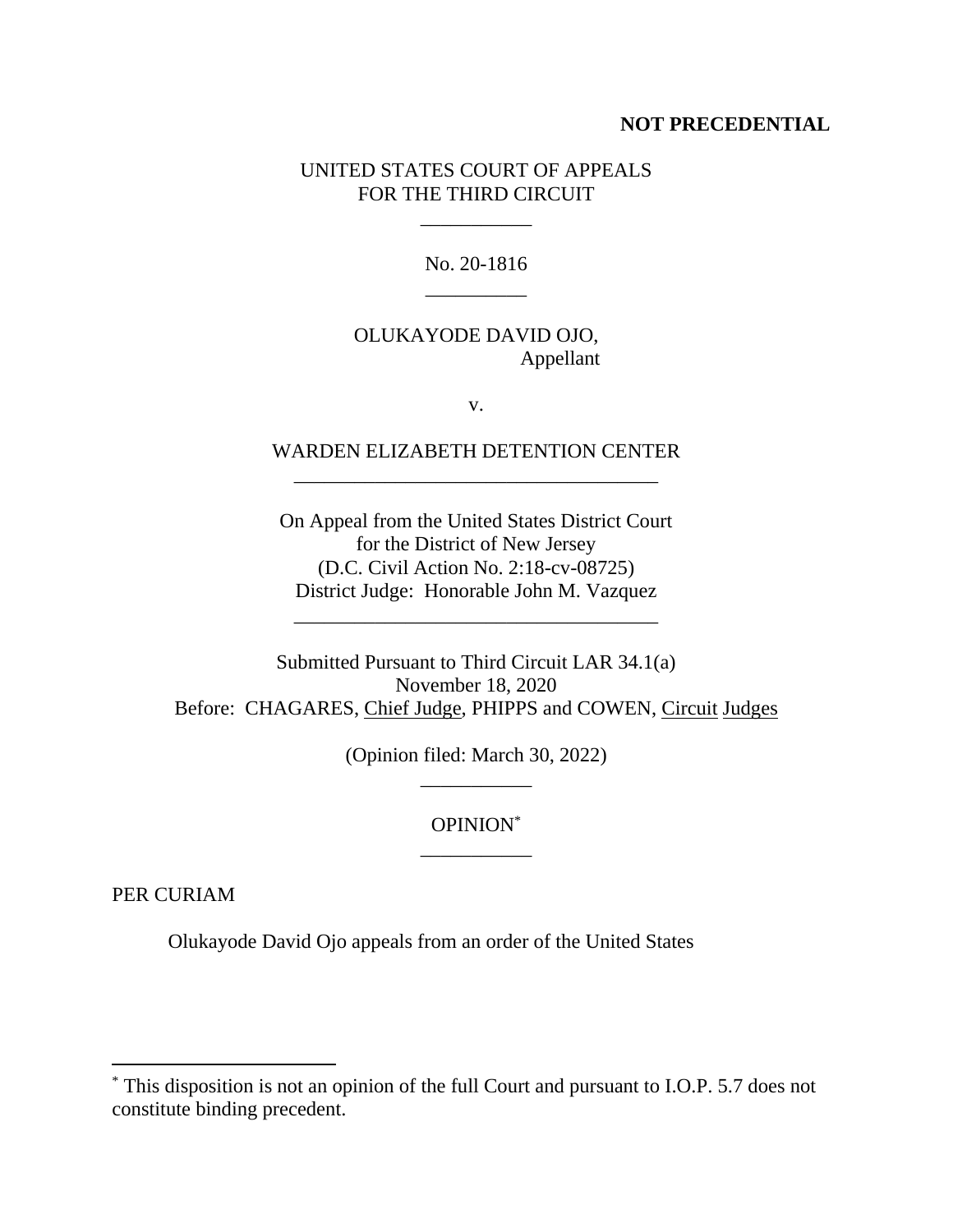District Court for the District of New Jersey denying his motion under Rule 60(b) of the Federal Rules of Civil Procedure. We will affirm the judgment of the District Court.

Ojo, a citizen of Nigeria, remained in the United States after the April 2011 expiration of his non-immigrant visitor visa. In 2014, in the United States District Court for the Eastern District of New York, he was convicted of conspiracy to commit wire fraud and conspiracy to commit document fraud. While his criminal appeal was pending, in March 2014, immigration officials took Ojo into custody, charging him with removability for overstaying his visa. In May 2014, an Immigration Judge (IJ) granted release on bond and initially set the amount at \$50,000, later lowered to \$22,500. The IJ denied Ojo's subsequent request for a lower bond amount, and the Board of Immigration Appeals (BIA) affirmed.

Meanwhile, in December 2014, Ojo sought his release from immigration custody by filing a § 2241 habeas petition (D.N.J. Civ. No. 14-cv-07951). On March 31, 2015, the Government filed a joint stipulation and request for dismissal under Federal Rule of Civil Procedure 41(a)(1), agreeing to an immigration bond redetermination in an amount that Ojo's family could afford, and noting the mootness of Ojo's habeas petition given that agreement. The District Court granted the joint request for dismissal that same day. In April 2015, the IJ set the bond amount at \$2,000; Ojo paid the bond and was released while his removal proceedings remained pending.

In November 2015, the Court of Appeals for the Second Circuit affirmed Ojo's criminal conviction. See United States v. Ojo, 630 F. App'x 83, 87 (2d Cir. 2015). The

2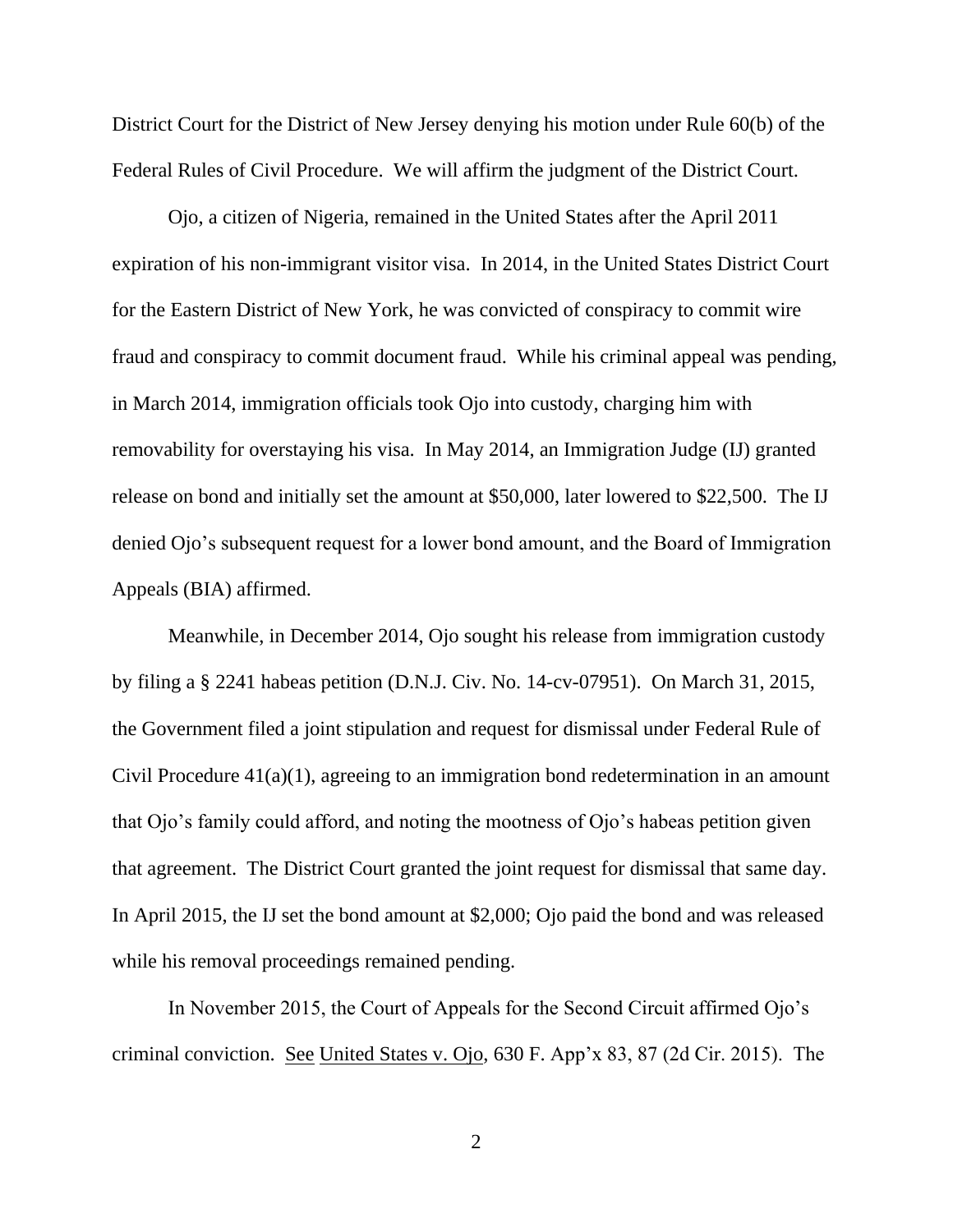United States Supreme Court denied certiorari in March 2016. See Ojo v. United States, 136 S. Ct. 1473 (2016).

Years later, in April 2018, the Government added new charges of removability in Ojo's immigration proceedings, including a charge that Ojo was removable under 8 U.S.C. § 1227(a)(2)(A)(iii) for having committed an aggravated felony. That new immigration charge triggered the mandatory detention provision of 8 U.S.C. § 1226(c), applicable to certain criminal aliens pending removal proceedings, including those having committed an offense covered under § 1227(a)(2)(A)(iii). See 8 U.S.C.

 $§ 1226(a)(c)(1)(B)$ . As a result, Ojo, who had been released on bond regarding his immigration visa-overstay charge, was again taken into immigration detention. The IJ denied bond, determining that Ojo was subject to § 1226(c) mandatory detention.

Soon after, in May 2018, Ojo filed the underlying § 2241 habeas petition here, seeking release from immigration custody. Ojo argued that his re-detention violated the parties' March 2015 stipulation entered in his 2014 § 2241 habeas case. The District Court denied habeas relief, concluding that Ojo's § 1226(c) mandatory detention was appropriate, and that the duration of the detention did not rise to the level of constitutional concern. The District Court later denied Ojo's two motions for reconsideration. We affirmed. See Ojo v. Warden Elizabeth Detention Center, 808 F. App'x 61 (3d Cir. 2020) (per curiam).

Ojo then filed the Rule 60(b) motion at issue here. He contended that the Government misrepresented facts that misled the District Court's conclusion that no breach of the parties' 2015 agreement occurred. In support, Ojo relied on several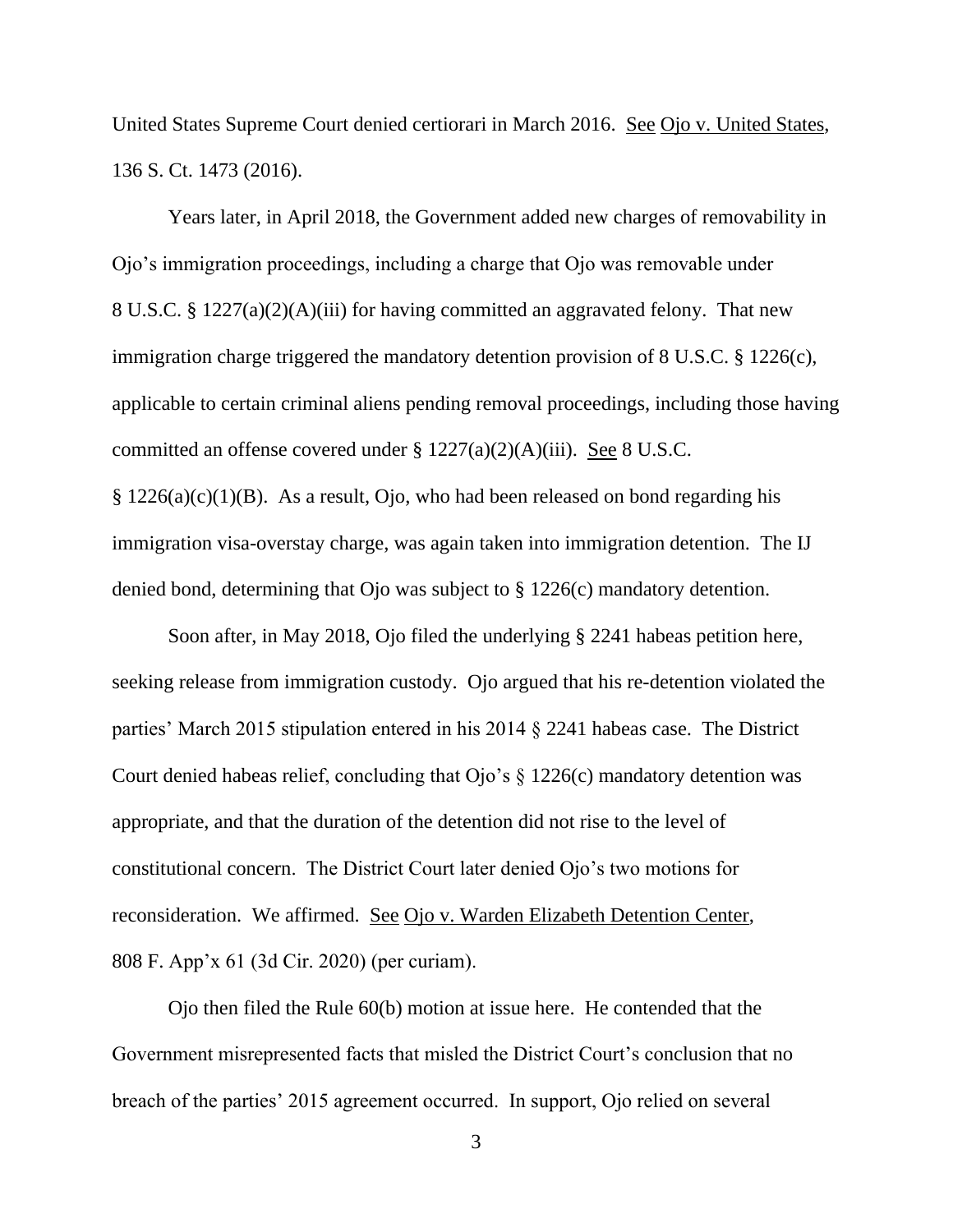exhibits, including excerpted portions of the transcript of his March 23, 2015 hearing in Immigration Court. The District Court denied Ojo's Rule 60(b) motion, finding that Ojo did not show that the alleged fraud or misrepresentations by the Government had any impact on the District Court's disposition of his habeas petition and post-judgment motions.

This appeal followed. We have jurisdiction under 28 U.S.C. § 1291. We review the District Court's denial of Ojo's Rule 60(b) motion for an abuse of discretion. See Budget Blinds, Inc. v. White, 536 F.3d 244, 251 (3d Cir. 2008).

Rule 60(b)(3) allows a district court to grant relief from a final judgment, order, or proceeding where there is fraud, misrepresentation, or misconduct by an opposing party. The moving party must show that the opposing party "engaged in fraud or other misconduct, and that this conduct prevented the moving party from fully and fairly presenting his case." Stridiron v. Stridiron, 698 F.2d 204, 207 (3d Cir. 1983).<sup>1</sup>

We agree with the District Court's determination that Rule 60(b) relief was not warranted here. Ojo's habeas petition and his Rule 60(b) motion rest on the premise that the parties' 2015 stipulation precludes his current immigration detention under  $\S$  1226(c).

<sup>&</sup>lt;sup>1</sup> In his opening brief, Ojo argues that the District Court misapplied the caselaw of Herring v. United States, 424 F.3d 384 (3d Cir. 2005). In addition to listing forms of relief under Rule 60(b), the District Court noted the standard for setting aside a judgment for fraud on the court under Rule  $60(d)(3)$ . Relief under Rule  $60(d)(3)$  requires evidence of egregious misconduct constituting an intentional fraud by an officer of the court, directed at the court itself, which deceived the court. (See District Court Op. at 4 (quoting Herring, 424 F.3d at 386-87).) Ojo refers to his own motion as one brought under Rule 60(b). As we understand his argument, Ojo asserts that Rule 60(b) standards should apply, not the Rule 60(d)(3) standard described in Herring. We thus confine our review of the denial of Ojo's motion as a Rule 60(b) motion.